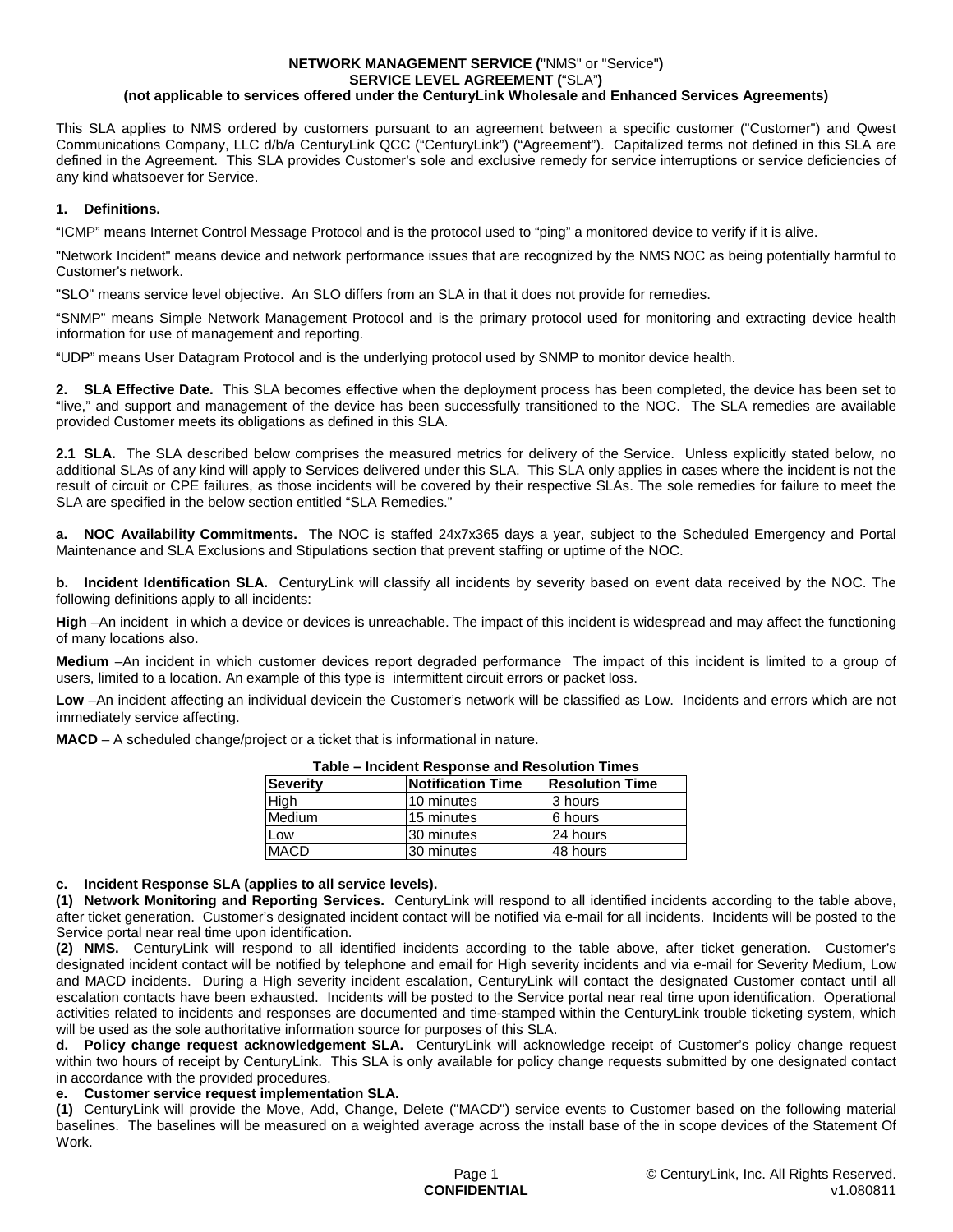**(2)** The following table lists the maximum number of MACD events per device and target execution time. Note that target criteria for execution time is a target that 95% of all monthly MACD requests will be satisfied in the stated execution time.

| TADIE. MACD TOT NEUVOLK GEVICES |                       |  |
|---------------------------------|-----------------------|--|
| <b>Standard MACD</b>            | <b>Execution Time</b> |  |
| Maior                           | 2 Business Days       |  |
| Medium                          | 1 Business Day        |  |
| Minor                           | 1 Business Day        |  |

**Table: MACD for Network devices**

**f. Emergency Change Request Implementation SLA.** CenturyLink will implement Customer emergency policy change requests after the issue is categorized by the NMS NOC, complexity is assessed and resolution time is mutually agreed to by Customer and CenturyLink's NMS NOC engineer. All emergency policy requests will be documented via a change submission through the service portal following notification by telephone.

**(1)** This SLA is only available for policy change requests submitted by a valid customer contact in accordance with established procedures.

**(2)** CenturyLink will promptly notify Customer upon implementation of a change request by telephone, e-mail, pager, or electronic response via the Service portal

**(3)** A ticket will be generated per request and made visible via the service portal. The ticket will contain detail on the request.

| Table - SLA Summary                                  |                                                       |  |
|------------------------------------------------------|-------------------------------------------------------|--|
| <b>Service Level Agreements</b>                      | <b>Remedies for NMS Customer (all service levels)</b> |  |
| <b>NOC Availability</b>                              |                                                       |  |
| Incident identification SLA                          | NMS Customer may obtain no more than one credit       |  |
| Incident response SLA                                | for each SLA per incident per device managed by       |  |
| Policy change request acknowledgement SLA            | CenturyLink, not to exceed a total of 100% of the     |  |
| Policy change request implementation SLA             | equivalent MRC in local currency for a given device,  |  |
| Emergency change request implementation SLA (Premium | in a given calendar month. Customer SLA credits       |  |
| level only)                                          | cannot exceed \$25,000 in a calendar month.           |  |
| Proactive system monitoring SLA                      |                                                       |  |

### **2.2 SLA Remedies.**

#### **a.** A credit is calculated as: credit = 2 x daily prorated MRC

**b.** A credit will be issued to customer as the sole remedy for failure to meet any of the SLAs described in the section entitled "SLA," during any given calendar month. Customer may obtain no more than one credit for each SLA per incident per device managed by CenturyLink, not to exceed a total of 100% of the equivalent MRC in local currency for a given device, in a given calendar month. Customer SLA credits cannot exceed \$25,000 in a calendar month.

(1) NOC availability, incident identification, incident response, policy change request acknowledgement, policy change request implementation, emergency change request implementation, proactive system monitoring and remedies – If CenturyLink fails to meet any of these SLAs, a credit will be issued for the applicable charges for two days of the monthly monitoring fee for the affected device.

| Table - SLAS and Remedies Summary                    |                                                       |  |
|------------------------------------------------------|-------------------------------------------------------|--|
| <b>Service Level Agreements</b>                      | <b>Remedies for NMS Customer (all service levels)</b> |  |
| <b>NOC Availability</b>                              |                                                       |  |
| Incident identification SLA                          | NMS Customer may obtain no more than one credit       |  |
| Incident response SLA                                | for each SLA per day per device managed by            |  |
| Policy change request acknowledgement SLA            | CenturyLink, not to exceed a total of 100% of the     |  |
| Policy change request implementation SLA             | equivalent MRC in local currency for a given device,  |  |
| Emergency change request implementation SLA (Premium | in a given calendar month. Customer SLA credits       |  |
| level only)                                          | cannot exceed \$25,000 in a calendar month.           |  |
| Proactive system monitoring SLA                      |                                                       |  |

# **Table - SLAs and Remedies Summary**

**2.3 Scheduled and Emergency Portal Maintenance.** Scheduled maintenance will mean any maintenance:

**a.** of which Customer is notified at least five days in advance; or

**b**. that is performed during the standard monthly maintenance window on the second Tuesday of every month from 11 pm to 6 am. Central Time. Notice of scheduled maintenance will be provided to the designated Customer contact. No statement in the section entitled "SLA" will prevent CenturyLink from conducting emergency maintenance on an "as needed" basis. During such emergency maintenance, the affected Customer's primary point of contact will receive notification within 30 minutes of initialization of the emergency maintenance and within 30 minutes of the completion of any emergency maintenance.

### **2.4 SLA Exclusions and Stipulations.**

**a. Customer Contact Information.** Multiple SLAs require CenturyLink to provide notification to the designated Customer contact after certain events occur. In the case of such an event, Customer is solely responsible for providing CenturyLink with accurate and current contact information for the designated contact(s). The current contact information on record is available to authorized contacts through the Service portal. CenturyLink will be relieved of its obligations under this SLA if Customer contact information is out of date or inaccurate due to Customer action or omission.

**b. Customer Network/Server Change Notifications.** Customer is responsible for providing CenturyLink advance notice regarding any network or server changes to the firewall environment. If the event advance notice cannot be provided, Customer is required to

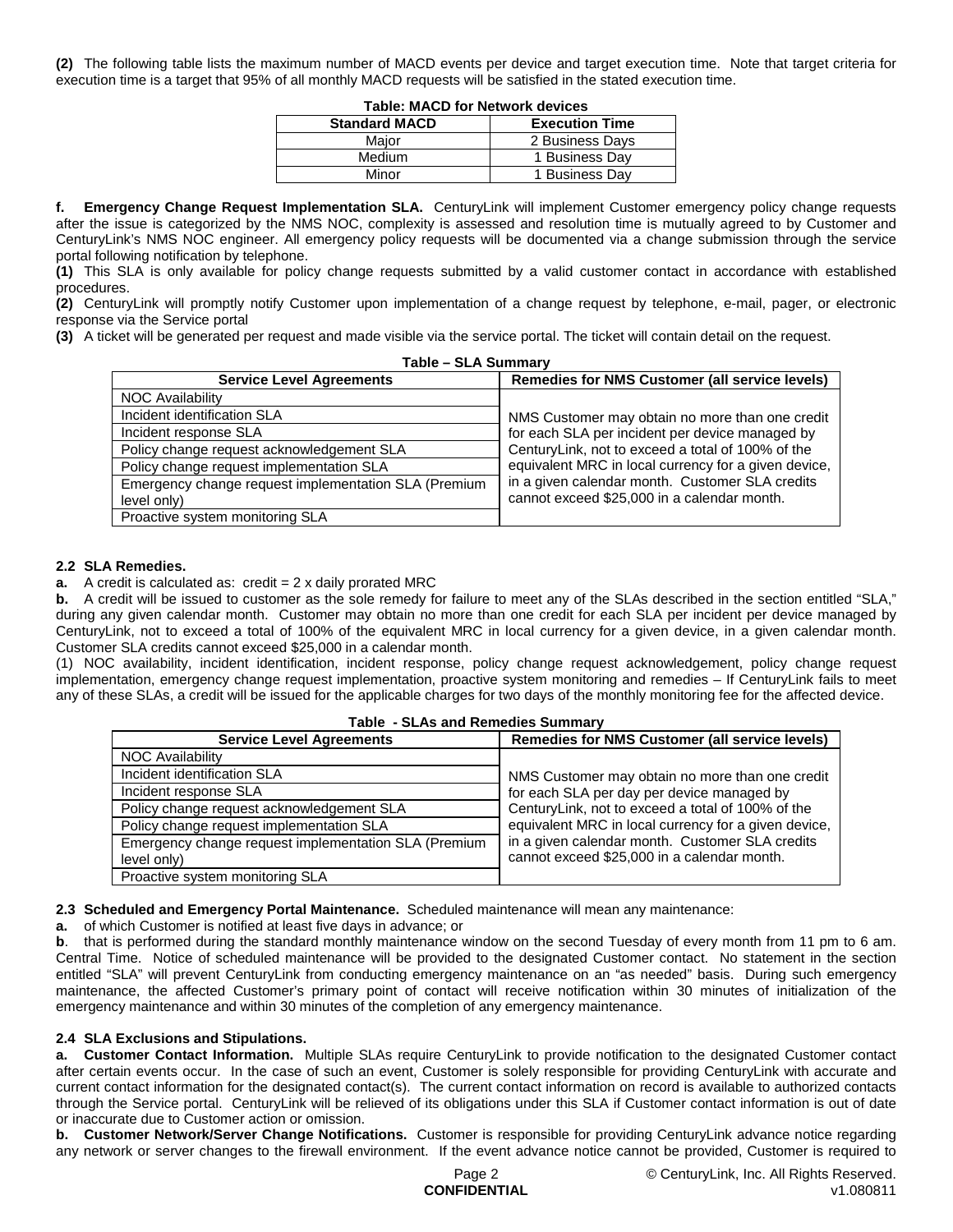provide CenturyLink with notification of changes within seven business days of said network or server changes. Notification is completed by the submission or update of a critical server ticket through the Service portal. If Customer fails to notify CenturyLink as stated above, all SLA remedies directly related to Customers failure to provide such notification are considered null and void.

**c. Maximum Penalties/Remedies Payable to Customer.** The total SLA credits (called "remedies") provided by NMS for network firewalls – Standard, and Managed UTM Service, described in the sections entitled "SLAs" and "SLA Remedies" above, will not exceed the MRCs for one calendar month.

**d. Network Traffic Applicable to SLAs.** Certain SLAs focus on the prevention, identification, and escalation of security incidents. These SLAs assume that traffic has successfully reached the firewall and therefore the firewall has the ability to process the traffic against the installed policy and generate a logged event. Traffic that does not pass through a firewall, or that does not generate a logged event, is not covered under these SLAs.

**e. SLA Compliance and Reporting.** SLA compliance and the associated remedies are based on fully functional network environments, Internet, and circuit connectivity, firewalls, and properly configured servers. If SLA compliance failure is caused solely by CPE hardware or software (including any and all software agents, all SLA remedies are considered null and void. CenturyLink will provide SLA compliance reporting through the Service portal.

**f. Testing of Monitoring and Response Capabilities.** Customer may test CenturyLink monitoring and response capabilities by staging simulated or actual reconnaissance activity, system or network attacks, and/or system compromises. These activities may be initiated directly by Customer or by a contracted third party with no advance notice to CenturyLink. SLAs will not apply during the period of such staged activities, and remedies will not be payable if the associated SLA(s) are not met.

**g. Interruptions or Times of Service Degradation.** In addition to other exclusions stated in this SLA, the commitments outlined in the UTM SLA section will not apply in the event Service is unavailable or impaired due to any of the following:

**(1) Negligence, Error, or Customer Caused.** Interruptions or times of Service degradation caused by the negligence, error, or omission of the Customer or others authorized by the Customer to use or modify the Customer's Service; to include changes made with read/write access

**(2) No Access, Service Termination.** Interruptions or times of Service degradation during any period in which CenturyLink or its agents are not afforded access to the premises where the access lines associated with the Customer's Service are terminated or where the Customer's CPE resides, provided such access is reasonably necessary to prevent a degradation or restore Service;

**(3) Customer Elects Not to Release Service.** Interruptions or times of Service degradation during any period when the Customer elects not to release the Service(s) for testing and/or repair and continues to use it on an impaired basis;

**(4) CPE Failure Not Covered.** Interruptions or times of Service degradation due to failure of CPE components not covered by NMS;

**(5) Failure of Customer Supplied Wiring.** If required for Service, interruptions or times of Service degradation due to failure of inside wiring components supplied by the Customer;

**(6) Customer Use in Unauthorized/Unlawful Manner.** Interruptions or times of Service degradation resulting from the Customer's use of the Service in an unauthorized or unlawful manner;

**(7) Other Vendor Disconnect.** Interruptions or times of Service degradation resulting from any other vendor disconnecting their service;

**(8) Breach of Terms.** Interruptions or times of Service degradation resulting from a CenturyLink disconnect for the Customer's breach of a term set forth in the Agreement pursuant to which CenturyLink is providing the Service to the Customer or CenturyLink is providing a local access service to the Customer;

**(9) Incorrect, Incomplete, Inaccurate Information from Customer.** Interruptions or times of Service degradation resulting from incorrect, incomplete, or inaccurate information from the Customer, including, without limitation, the Customer's over-subscription of ports or selection of insufficient committed information rate, or over utilization of CPE resources;

**(10) Customer Requested Improper, Inaccurate, or Special Network Specifications.** Interruptions or times of Service degradation due to improper, inaccurate, or special network specifications requested by the Customer that are not included in CenturyLink's standard specifications of the Service and/or CenturyLinks' contract with Customer and/or CenturyLink's internal operational processes; **(11) Unable to Reach Customer Contact Post Restoration of Service.** Interruptions or times of Service degradation occurring after CenturyLink reasonably believes it has restored a particular Service and is unable to contact the person designated by the Customer as being the person to contact in the event of an interruption or degradation of the Service and restoration of a Service;

**(12) Unavailable Bandwidth due to Overcapacity.** SNMP polling is not available as a result of the Customer running at 100% capacity;

**(13) Loss of SNMP Packet.** The underlying protocol of SNMP is UDP. UDP is connectionless and therefore unreliable for retransmission. When an SNMP packet is sent from the end device, if there is a network outage, congestion, or the packet is somehow lost it will not be retransmitted by the end device;

**(14) Unable to Reach Customer Contact During Power Outage.** If CenturyLink loses monitoring connectivity to the managed device, and there is no Customer contact to identify a power outage, this down time will not be included in SLA calculations. If CenturyLink dispatches a technician and finds a no power situation, then the outage is considered a false callout scenario with associated charges;

**(15) Customer Configurations.** If the Customer makes its own configuration changes to its device causing network outages and/or issues.

**(16) Force Majeure.** Force Majeure Events as defined in the Agreement;

**(17) Vendor Handling Time.** Handling Time for vendor or CenturyLink time;

**(18) Incomplete/Incorrect Service Order.** SLA install time does not apply if a Service order is incomplete or if Customer provides incorrect information for a Service order.

**3. SLOs.** The following establish nonbinding objectives for the provision of certain features of the Service. The SLOs become effective when the deployment process has been completed, the device has been set to "live," and support and management of the device have been successfully transitioned to the NOC. CenturyLink reserves the right to modify these SLOs with 30 days prior written notice.

**a. Service Portal.** CenturyLink will provide a 99.9% accessibility objective for the Service portal outside of the times detailed in the